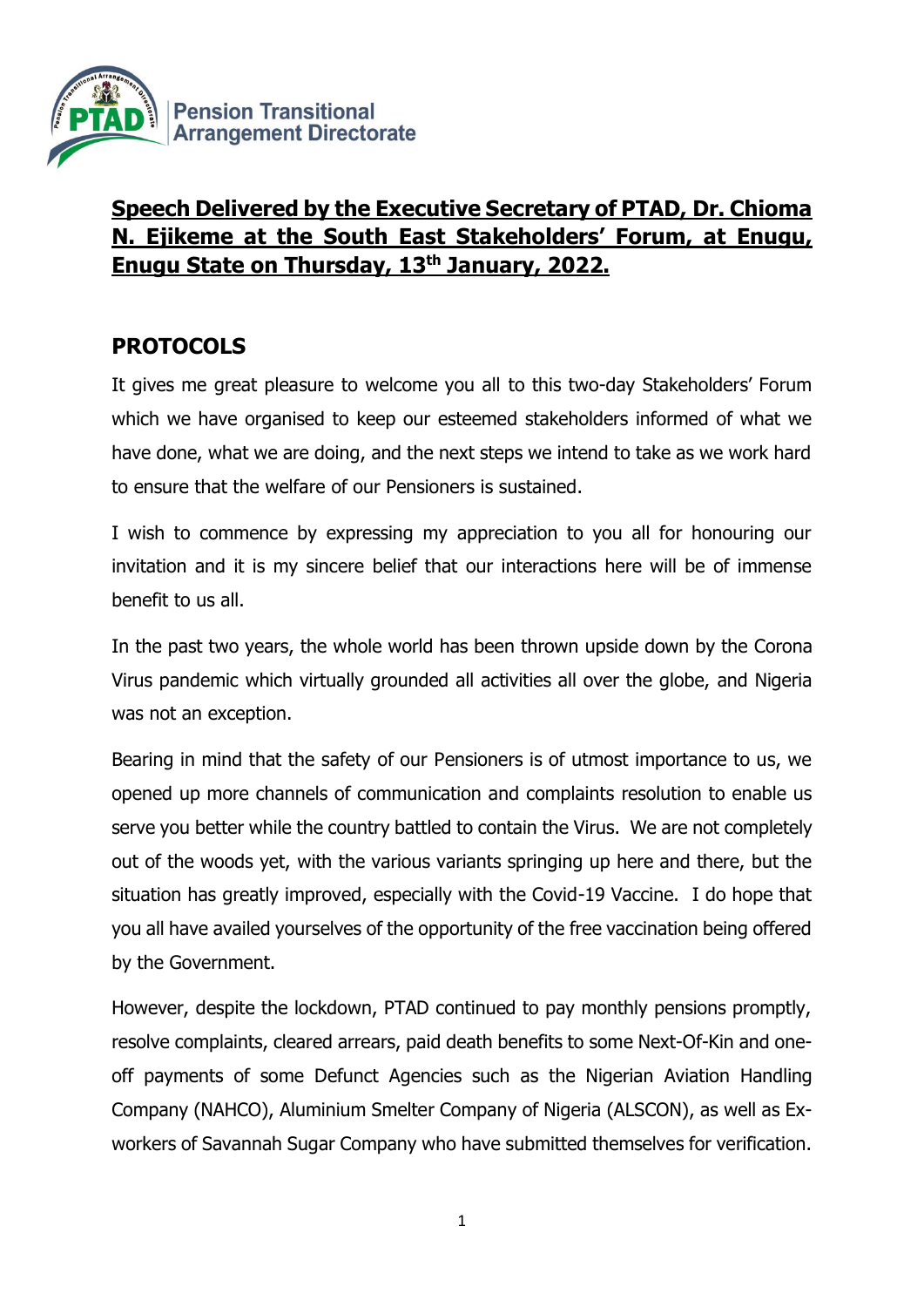

Most recently, on the 14<sup>th</sup> of December, 2021, PTAD completed the payment of all outstanding inherited liabilities due to Ex-workers of two of the Defunct Agencies; namely Nigeria Reinsurance Corporation (total 126 months of inherited liabilities completely liquidated). New Nigeria Newspaper Limited (total 219 months of inherited liabilities completely liquidated). We also settled a significant portion of the outstanding inherited liabilities due to Ex-workers of another three (3) Defunct Agencies:- NICON Insurance, Delta Steel Company Limited and NITEL/MTEL.

Also in December 2021 we implemented the approved 9.7% Pension Increment for Pensioners of the Defunct PHCN. This Increment took effect from June 2016. The accrued arrears were paid along with the 6months balance of the arrears as a result of the consequential adjustment to pensions. The total amount paid to this sector was N6.9B

In the year 2020, I declared a state of Emergency in the Civil Service Pensions Department and approved the commencement of an expanded re-validation and recomputation exercise in a bid to on-board verified Pensioners not on payroll, clear all outstanding pension arrears and resolve all complaints of short payments and outstanding gratuities for the Civil Service Pensioners and their Next of Kin (NoK). At the end of the project, the Directorate was able to review, compute, re-compute and pay over Seven Billion Naira (N7B) to over Twenty-Four Thousand (24,000) Pensioners. This computation exercise has been ongoing leading to the computation of a total of 25,950 files so far with total payment to date at  $H_8$ .1B.

The post verification validation for the Parastatal Pension Department is ongoing. Over 21,000 unverified Pensioners were dropped from the payroll in October 2020. So far, 4,069 of the October dropped have been verified, restored to the payroll with the attendant arrears paid. The on-boarding of verified and not on payroll Pensioners is ongoing. So far 358 verified, not on payroll Parastatals Pensioners have been brought on board.

Some of the accrued and inherited arrears paid by the Directorate include: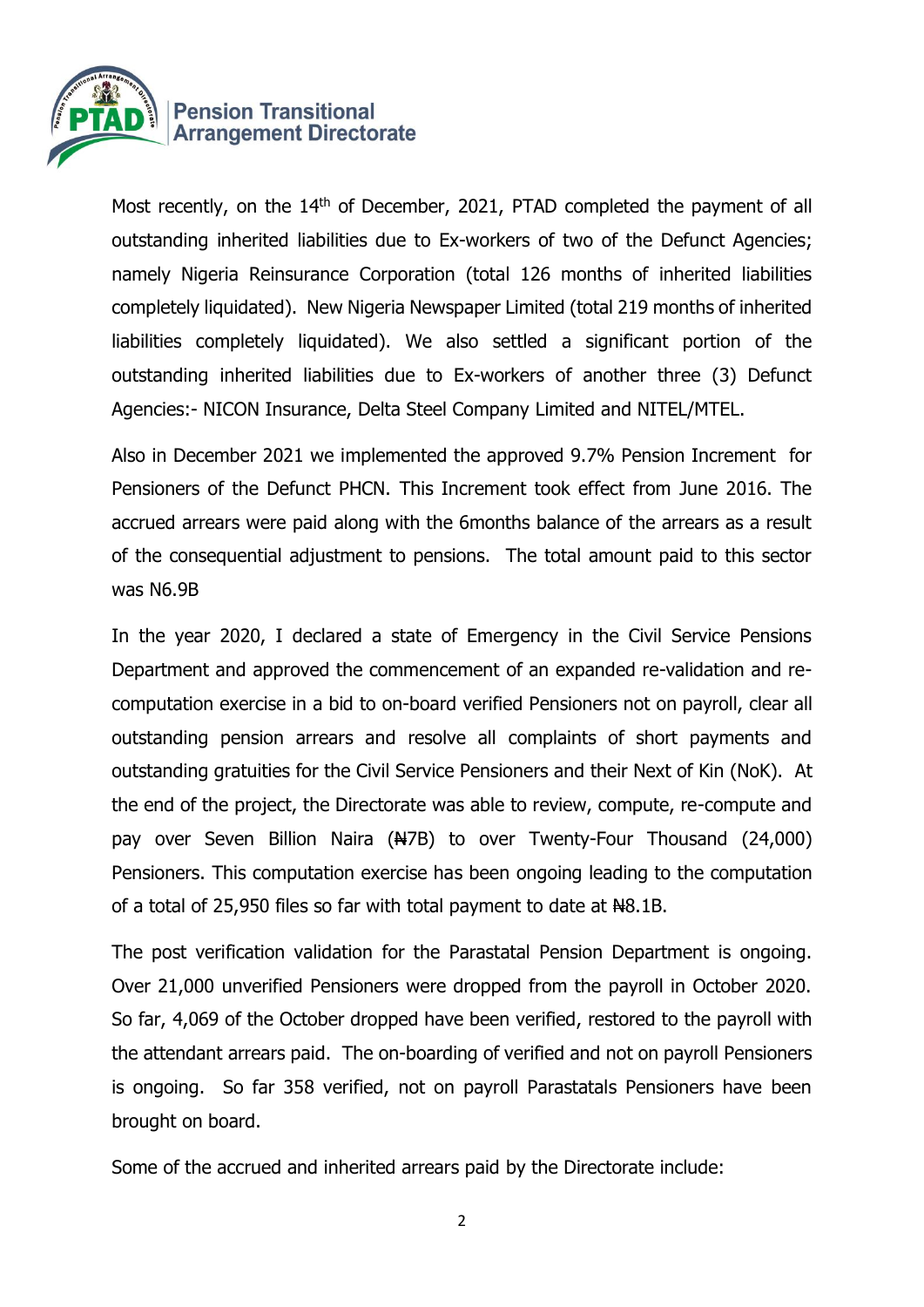

- $\ddot{\phantom{1}}$  Cleared the 33% increment arrears owed Pensioners in the Parastatals Pension Department in December 2019.
- 4 Completion of the one-off payment to Six Hundred and Three (603) verified exworkers of the Aluminium Smelter Company of Nigeria (ALSCON).
- $\uparrow$  PTAD also completely made a one-off payment to Six Hundred and Twenty (620) Ex-workers of the Nigerian Aviation Handling Company (NAHCO).
- $\ddot{+}$  Added Ex-workers of Assurance Bank to the payroll and paid their arrears.
- ↓ Paid part of the arrears owed ex-workers of NITEL/MTEL and some Next-Of-Kin.
- $\ddot$  We have completed the payment of arrears accrued as a result of the consequential adjustment to pension as approved by President Muhammadu Buhari to three out of the four operational departments. The Civil service pensioners have three months of arrears left and we will clear that very soon.
- $\downarrow$  Most recently in December 2021, PTAD completed the payment of all outstanding liabilities due to Ex-workers of two of the Defunct Agencies namely: Nigeria Reinsurance Corporation (total 126 inherited months completely liquidated) and New Nigeria Newspapers Limited (Total 219 inherited Months Completely liquidated).
- $\ddot{+}$  We also settled a significant portion of the outstanding liabilities due to the Exworkers of another three Defunct Agencies: NICON Insurance Corporation, Delta Steel Company Limited and NITEL/MTEL.
- $\ddot{+}$  Implementation of 9.7% increment to EX-PHCN workers with attendant arrears paid.

We have continued our meetings and engagement with the various Pension Unions such as the Association of Retired War Affected Police Officers (ARWAPO) which we held here in Enugu in 2021, the Federal Parastatals and Private Sector Pensioners' Association of Nigeria (FEPPPAN), NITEL/MTEL Pensioners Association, NICON Insurance Pensioners Union, Civil Service Pension Unions, etc.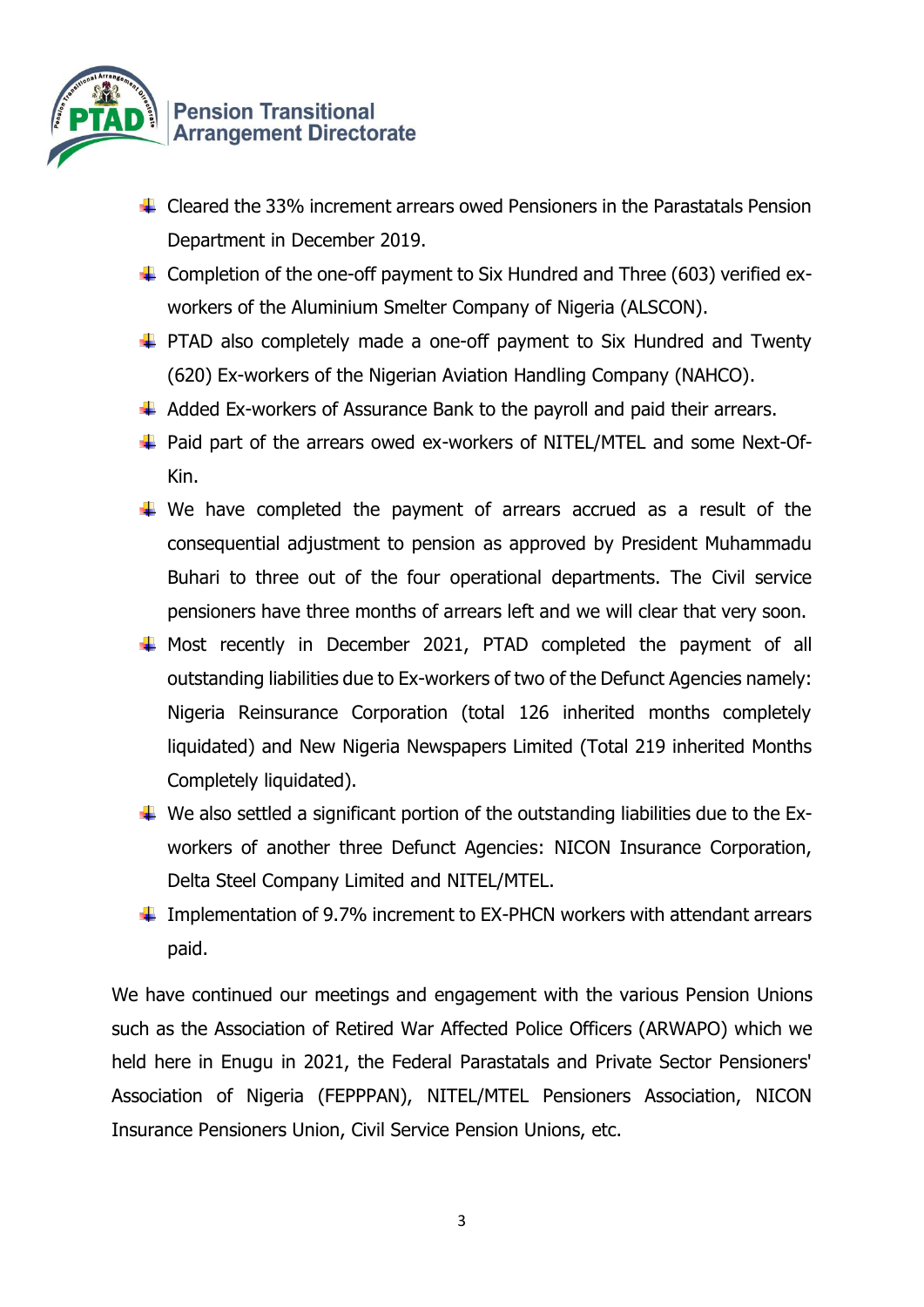

We have also expanded the frontiers of our collaboration with stakeholders including the National Assembly, the newly established National Senior Citizens Centre (NSCC), National Salaries, Income and Wages Commission, The Military Pensions Board, PENCOM, our Regulators, and of course, the Federal Ministry of Finance, Budget and National Planning, our Supervisory Ministry. All this is geared towards ensuring that we deliver optimal services to our esteemed Pensioners.

Following the increment made to salaries of some Federal Government employees in 2019 as a result of the review of the National Minimum Wage, a committee was set up by the National Salaries, Income and Wages Commission (NSIWC) to review the pension and come up with an appropriate and realistic measure to increase the amount paid as pension to pensioners under the Defined Benefit Scheme. In May 2021, we got approval from Mr. President for the implementation of the upward review and we commenced payment immediately. We have successfully completed payment of the 24 months Arrears to the Parastatals Pension Department, The Customs, Immigration and Prisons Pension Department and the Police Pension Department. The balance of 3 months arrears for the Civil Service Pension Department would be defrayed very soon.

Bearing in mind that some of our Pensioners missed the field verification exercises previously conducted by PTAD across all operational Departments due to one reason or another, PTAD embarked on a Mop-up verification across the six geopolitical zones. We have gone to the South-South, where we had centres in Benin and Uyo, North-West in Kaduna and Sokoto, South-East in Enugu and Umuahia, North-East in Yola and Maiduguri, South-West in Ibadan and Akure, and Lagos State. We intend to visit other geopolitical zones in due course and ensure that all eligible Pensioners are duly captured and placed on our payroll.

I also wish to use this opportunity to inform you all that our quest to recover the pension assets with some Insurance Underwriters has been yielding some positive

4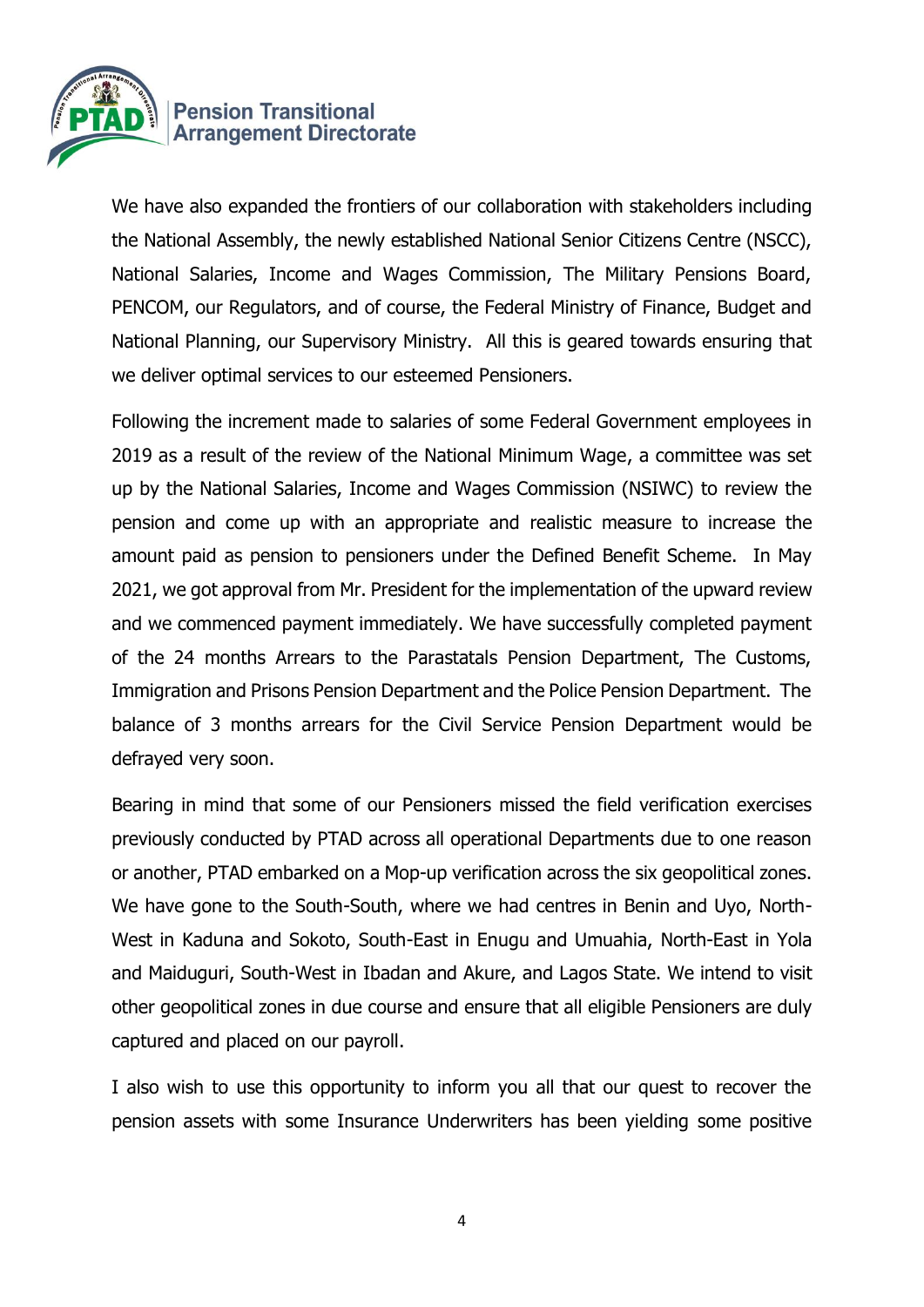

results. We have fully recovered the pension assets with two insurance underwriters, namely: AIICO Insurance Plc, and African Alliance Insurance PLC.

The icing on the cake was the receipt of the repatriated sum of Twenty-Six Million, Five Hundred and Five thousand, Eight Hundred and Sixty-two Pounds, Ninety-Seven Pence (£26,505,862.97) from the United Kingdom, which were pension funds under investment with Crown Agents Investment Management Limited, United Kingdom. The funds have been used to settle the liabilities of the Defunct Agencies I earlier mentioned.

On another happy note, on the 12<sup>th</sup> of October 2021, PTAD formally launched the "I Am Alive" confirmation platform, an online application to confirm that Pensioners on our monthly pension payroll are alive and should continue to receive their pension.

This is a web-based platform designed to enable our Pensioners easily confirm their aliveness from the comfort of their homes or neighbourhood using either a smartphone or a computer system.

This solution takes the Pensioner through a three-step confirmation process that ends with a text message response.

The Directorate has decided to deploy the application in phases, starting with fifty thousand (50,000) Pensioners cut across the four operational departments and the six geo-political zones, selected to participate in this pilot phase. On the successful implementation of this pilot phase, we will deploy the application on a full scale at predetermined intervals on a continuous basis for all verified Pensioners on the payroll.

We will conduct the exercise here on all of you as you have been informed, so you can see and understand how it works. Other Pensioners who are part of this pilot phase have equally been notified by PTAD via SMS.

We earlier promised that the era of bringing out our aged Pensioners for field verification is over, and we stand by our promise.

5